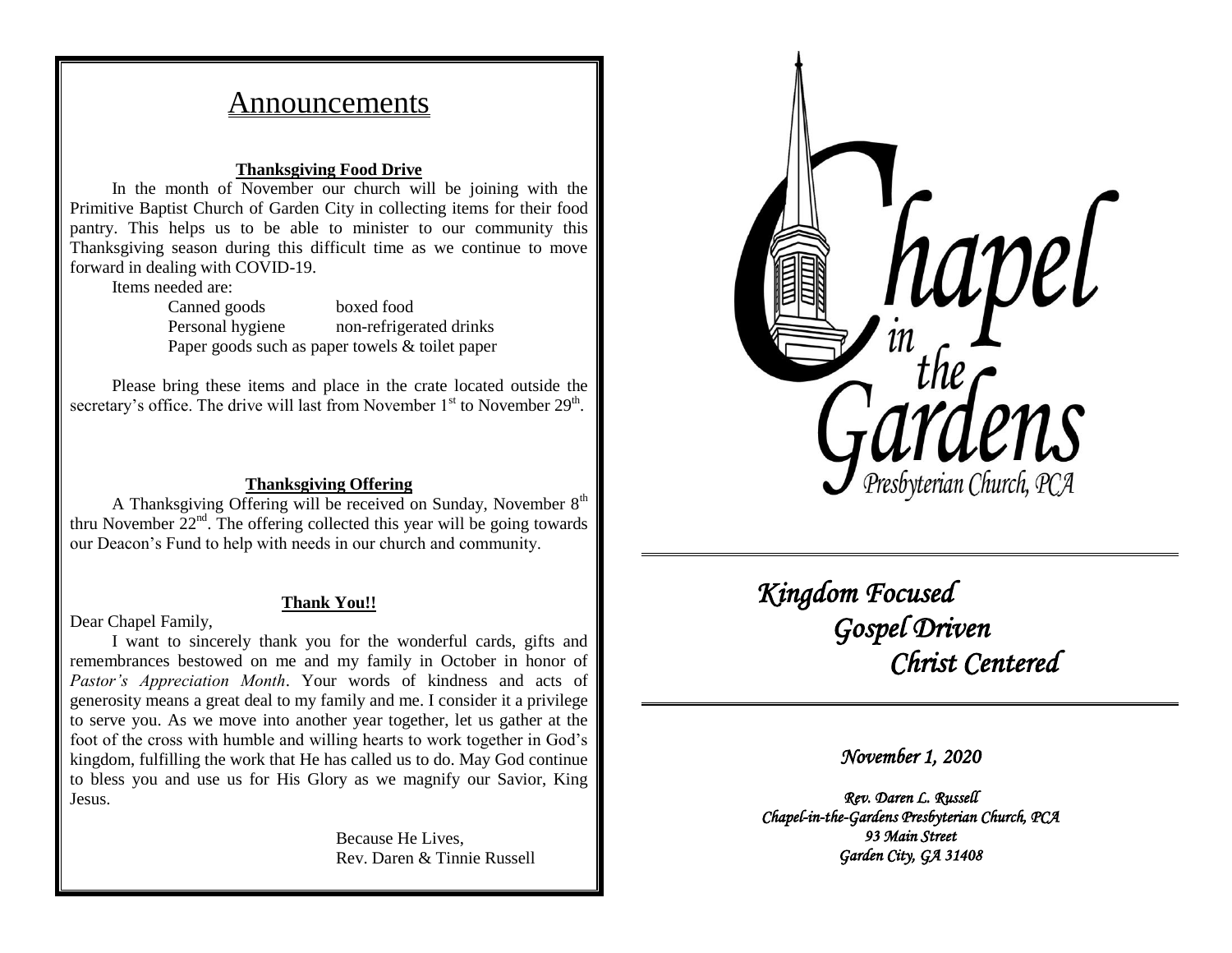# *Chapel-in-the-Gardens Presbyterian Church*

*Presbyterian Church in America "Worshiping Him in Spirit and in Truth" November 1, 2020 at 10:30 a.m.*

The Lord is in his holy temple; the Lord is on his heavenly throne. He observes the sons of men; His eyes examine them. The Lord examines the righteous, but the wicked and those who love violence his soul hates. For the Lord is righteous, he loves justice; upright men will see his face. (Psalm 11:4, 5, 7)

# *The Preparation for Worship*

**The Prelude** – *Please prepare your heart and mind for worship as you wait silently before the Lord.*

#### **The Apostolic Greeting Jude 1b,2**

*"To those who are called, sanctified by God the Father, and preserved in Jesus Christ: Mercy, peace, and love be multiplied to you."*

# **The Welcome and Announcements**

**The Silent Prayer of Preparation** Habakkuk 2:20 *"The LORD is in His holy temple; let all the earth be silent before Him."*

### **The Adoration of God** Psalm 124:8

*"Our help is in the name of the Lord, the Maker of heaven and earth."*

#### **The Call to Worship** Psalm 18:2-3a

*"The LORD is my rock, my fortress and my deliverer; my God is my rock, in whom I take refuge. He is my shield and the horn of my salvation, my stronghold. I call to the LORD who is worthy of praise."*

**The Hymn No. 477** *"Stand Up, Stand Up for Jesus"*

#### **The Prayer of Adoration and Lord's Prayer**

**Reading of the Psalms** – Psalm 54

**Musical Meditation/Anthem**

#### **The Pastoral Prayer** Psalm 37:23-24

*"The LORD delights in the way of the man whose steps he has made firm;* 

*though he stumble, he will not fall, for the LORD upholds him with his hand."*

# *The Means of Grace* **The Prayer of Illumination**

**The Exposition of God's Word Rev. Daren L. Russell** *"This is God's holy, inspired, and inerrant Word."*

> *A Season of HOPE* Romans 15:-13

# *The Response & Blessing* **The Hymn No. 363** *"More Love to Thee"*

# **The Benediction Romans 15:13**

*"May the God of hope fill you with all joy and peace in believing, so that by the power of the Holy Spirit you may abound in hope."*